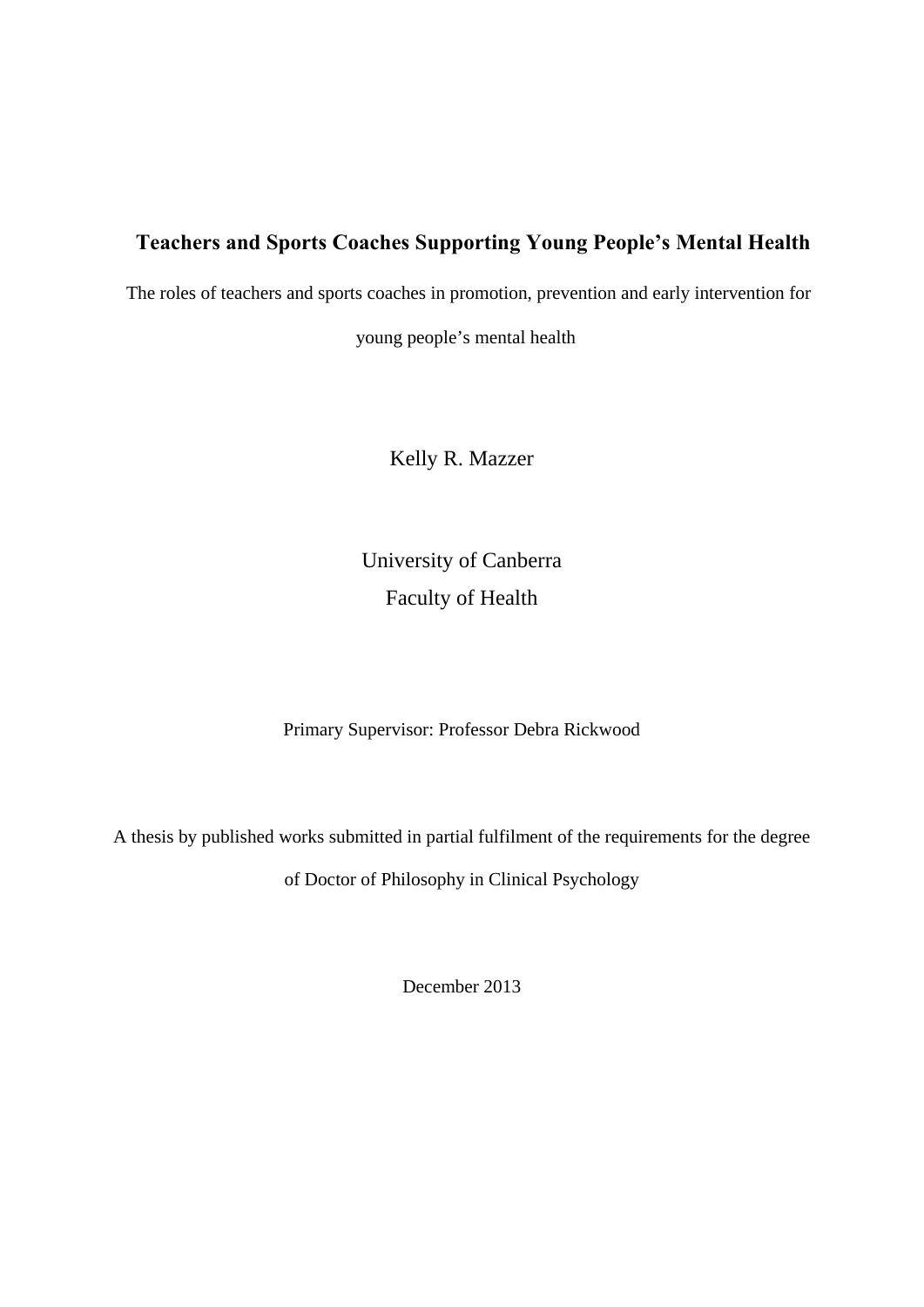#### **AbAbstract**

<span id="page-1-0"></span>This thesis by published works contributes to the knowledge of how adults in community-based roles influence and support young people's mental health through promotion, prevention and early intervention. It makes an original contribution to this field by advancing the understanding of the specific actions that adults, such as teachers and coaches, perform to support young people's mental health, and their role perceptions related to these activities. The goal of the research was to inform ways to improve the mental health and wellbeing of Australian young people by enhancing the conceptual and practical understanding of the positive contributions that adults in community-based settings can make to young people's mental health. The research aimed to achieve this by investigating teachers' and coaches' perceptions of their role, influence, and involvement in young peoples' mental health through promotion, prevention and early intervention.

This research used a mixed methods design that was comprised of three phases. These phases were developmental in nature, whereby the findings of each phase informed the next. Phase I used a qualitative approach and investigated how teachers and coaches perceive their role to be relevant and effective in promotion, prevention and/or early intervention for young people's mental health. Semi-structured interviews were conducted with 21 teachers and 13 sports coaches of young people aged 12 to 18 in Canberra, Australia. Thematic analysis was employed to identify main themes from the interview transcripts. Phase II addressed a significant gap in the literature by developing a measure of promotion, prevention and early intervention behaviour for mental health using a consensus technique involving 10 experts in the field. Phase III used this measure to examine the influence of role related perceptions on teachers' and coaches' involvement in supporting young people's mental health. An online survey was completed by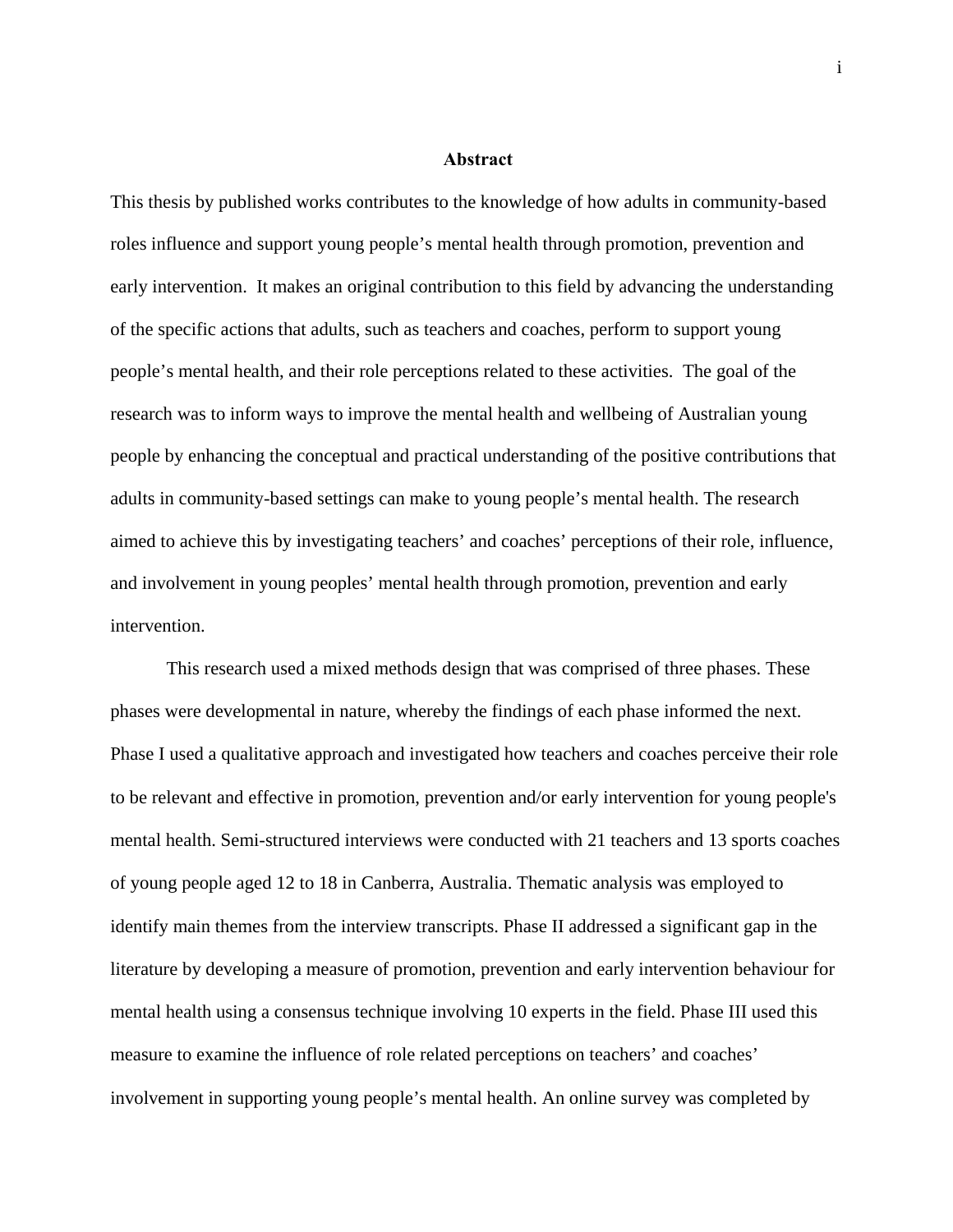117 teachers and 131 coaches from Canberra, Australia. Multiple group path analyses were conducted to determine common and unique behaviour and relationships for teachers and coaches.

Five research papers resulting from the three phases of research are presented. The main outcome of paper one was that teachers and coaches perceived having influential but slightly different roles in supporting mental health. Paper two reported teachers' views of their role breadth and highlighted their perceived lack of knowledge and skills in mental health related areas. Paper three revealed that coaches held expectations of themselves to support youth mental health and were comfortable talking with young people about related concerns. Key findings from paper four indicated both teachers and coaches frequently performed activities to promote young people's mental health, and that teachers more commonly engaged in behaviour that supports prevention and early intervention for mental health than coaches. Paper five revealed three types of role-related perceptions—role breadth, instrumentality, and efficacy—significantly influenced teachers' and coaches' involvement in supporting young people's mental health.

This thesis has contributed significant new conceptual knowledge by defining specific activities that characterise promotion, prevention and early intervention for mental health and creating an instrument to measure these constructs. This investigation of teachers and sports coaches, whose opportunity to contribute to this area is less well recognised, should extend the awareness and knowledge of the variety of settings and people that are influential and have potential to benefit young people's mental health. Encouraging and assisting adults in community-based settings to engage in promotion, prevention and early intervention behaviour will strengthen and diversify young people's access to mental health support and help to reduce the burden of mental health problems.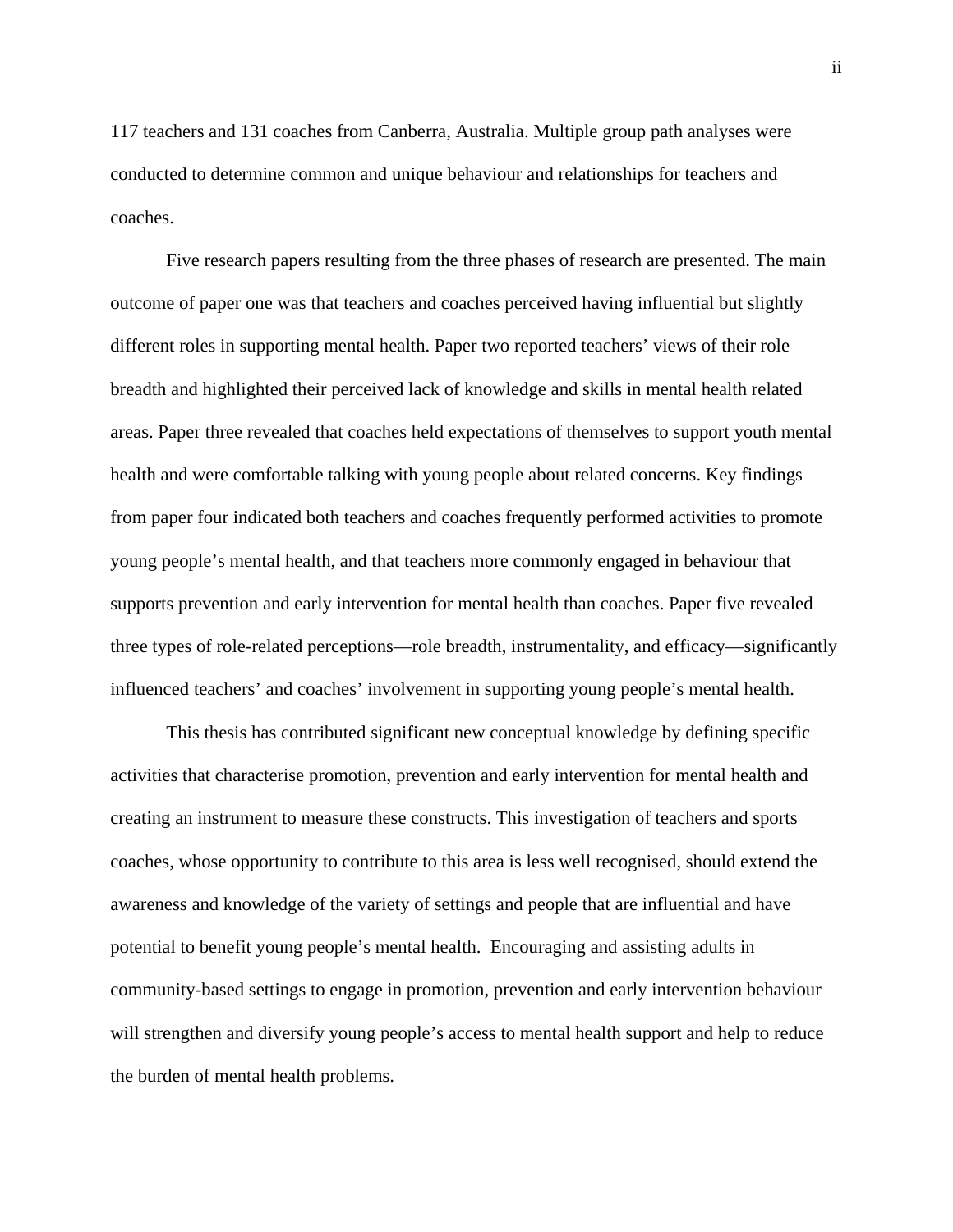*Key words:* Youth mental health; mental health promotion; prevention; early intervention; teachers; sports coaches; role breadth; self-efficacy; community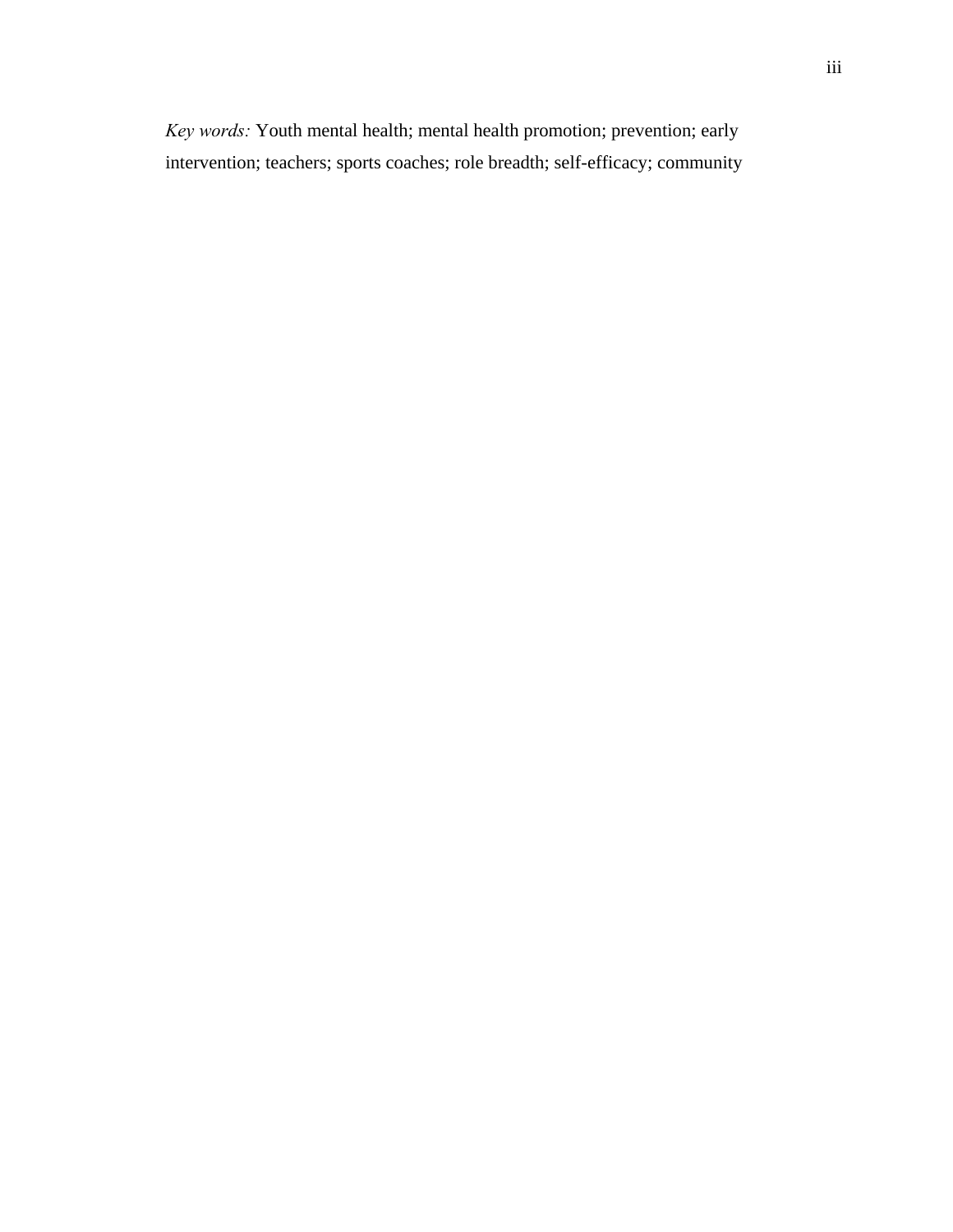## **List of Papers for PhD by Published Works**

<span id="page-4-0"></span>

|         | <b>Paper 1</b> Mazzer, K. R., Rickwood, D. J., & Vanags, T. (2012). Teachers and                                                                                                                                                                 | Published                    |
|---------|--------------------------------------------------------------------------------------------------------------------------------------------------------------------------------------------------------------------------------------------------|------------------------------|
|         | sports coaches supporting young people's mental health: Promotion,                                                                                                                                                                               |                              |
|         | prevention and early intervention. World Academy of Science,                                                                                                                                                                                     |                              |
|         | Engineering and Technology, International Science Index 66, 6(6), 462<br>$-468.$                                                                                                                                                                 |                              |
| Paper 2 | Mazzer, K. R., & Rickwood, D. J. (2013). Teachers' role breadth and<br>perceived efficacy in supporting student mental health. Manuscript<br>submitted to Advances in School Mental Health Promotion.                                            | Submitted for<br>publication |
| Paper 3 | Mazzer, K. R., & Rickwood, D. J. (2013). Mental health in sport:<br>Coaches' views of their role and efficacy in supporting young people's<br>mental health. Manuscript submitted to International Journal of Health<br>Promotion and Education. | Submitted for<br>publication |
| Paper 4 | Mazzer, K. R., & Rickwood, D. J. (2013). Community-based roles<br>promoting youth mental health: Comparing the roles of teachers and<br>coaches in promotion, prevention and early intervention. International                                   | Published                    |

10.1080/14623730.2013.781870

*Journal of Mental Health Promotion,* (Online pre-print). doi:

| Paper 5 | Mazzer, K. R., & Rickwood, D. J. (2013). Teachers' and coaches' role | Accepted for          |
|---------|----------------------------------------------------------------------|-----------------------|
|         | perceptions for supporting young people's mental health: Multiple    | publication (pending) |
|         | group path analyses. Australian Journal of Psychology.               | minor revisions)      |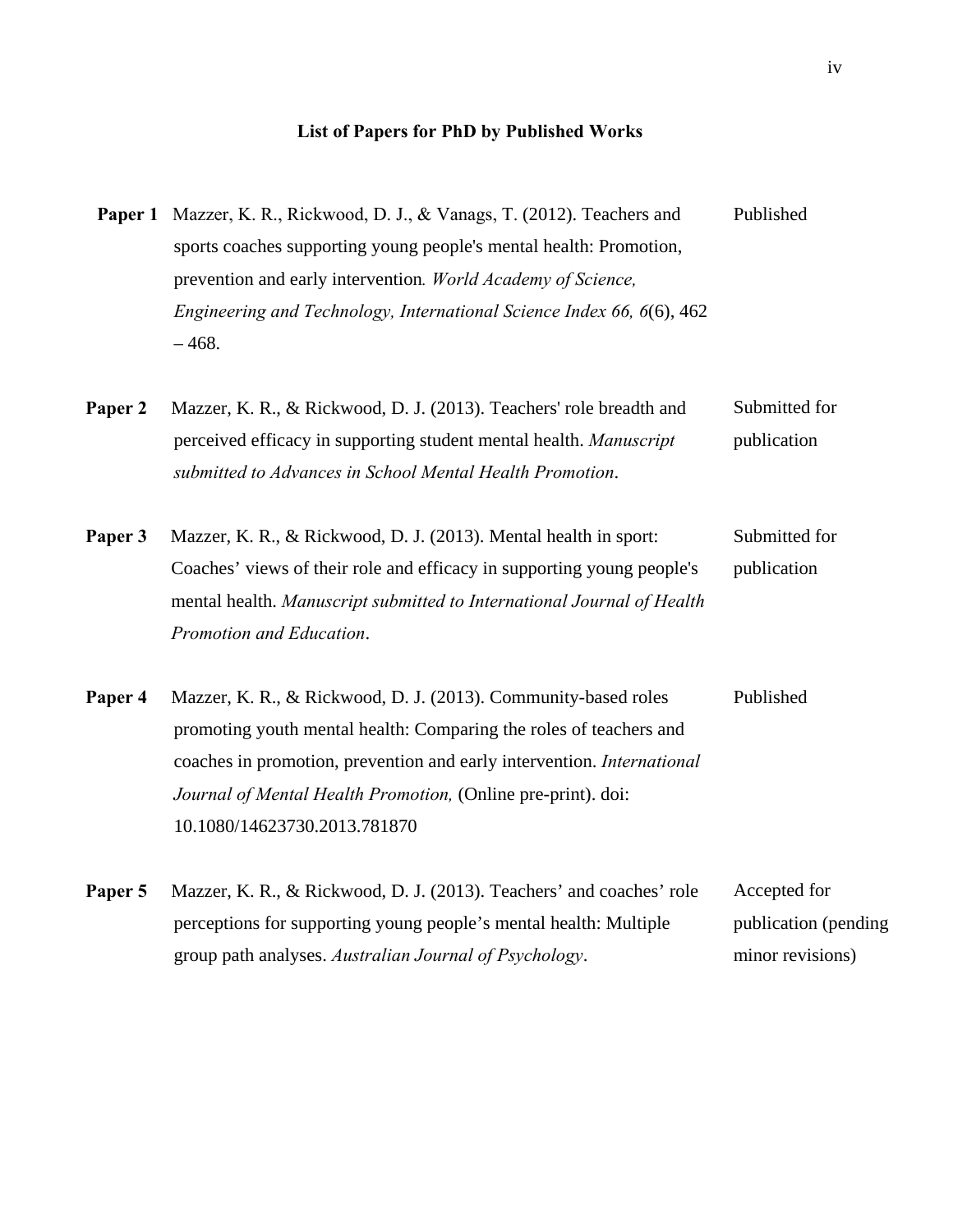### **Conference Presentations During PhD Candidature**

#### <span id="page-5-0"></span>**International Conference**

Mazzer, K. R., Rickwood, D. J., & Vanags, T. (2012). *Teachers and sports coaches supporting young people's mental health: Promotion, prevention and early intervention.* Paper presented at the International Conference of Applied Psychology and Behavioral Science, Paris, France, June 2012.

### **Australian Conference**

Mazzer, K. (2011). Helping young people to access mental health care: The role of gatekeepers in early intervention. In D. Rickwood (Chair), *Facilitating young people's access to psychological therapies and mental health care.* Symposium conducted at the 46<sup>th</sup> Annual Australian Psychological Society Conference, Canberra, October 2011.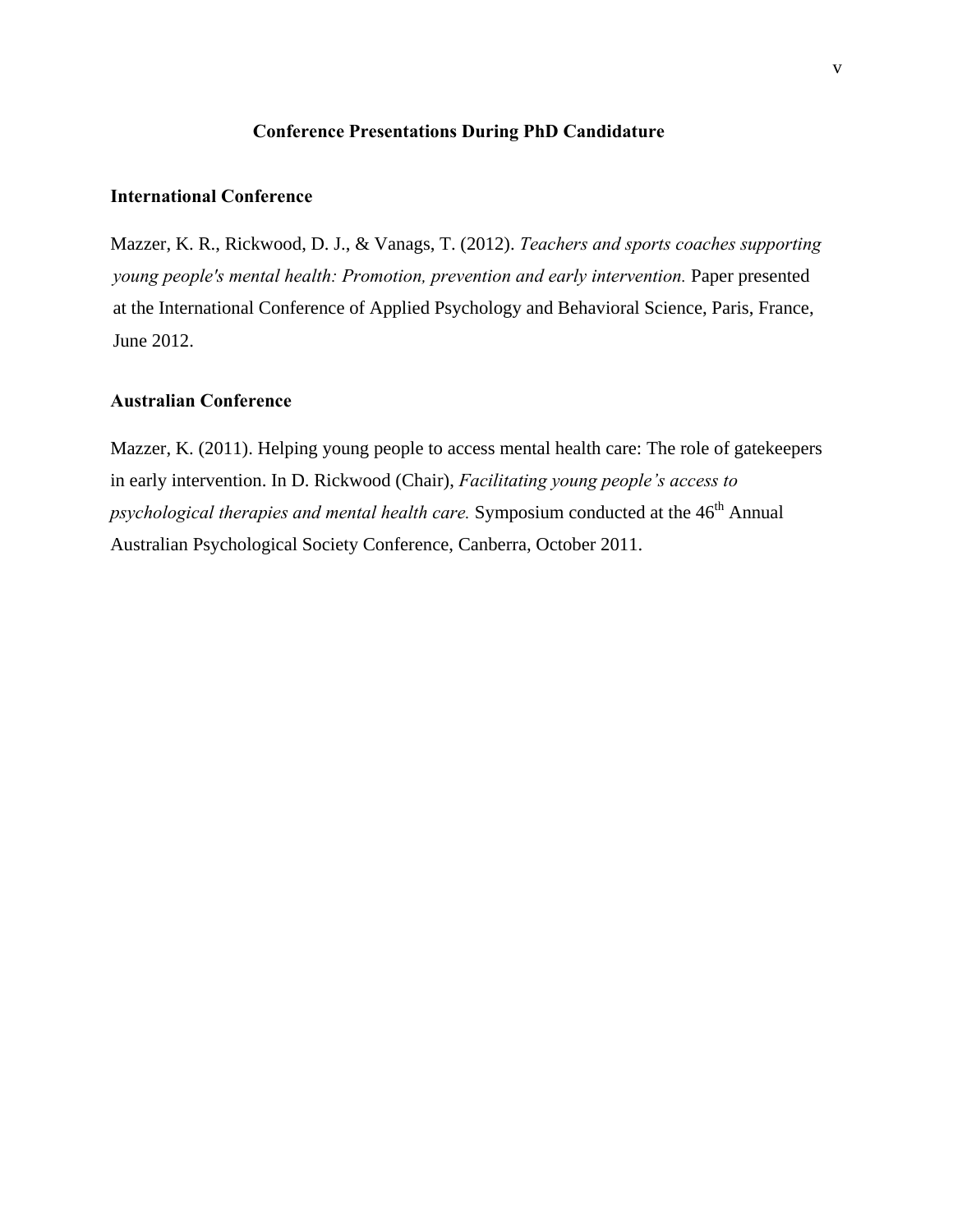#### **Acknowledgements**

There are a number of people that I would like to thank for their assistance and support throughout my PhD candidature. First and foremost, I would like to thank my primary supervisor, Professor Debra Rickwood, whose guidance and expertise has been invaluable over this time. I am enormously grateful for her ongoing support and encouragement.

I would also like to acknowledge Associate Professor Bruce Stevens, Associate Professor Thea Vanags, and Professor Tim Carey who have formed part of my supervisory panel at various stages throughout this research; thank you for your contributions.

Thank you also to my fellow PhD candidates of clinical psychology at the University of Canberra, especially Clare Watsford and Josie Larkings, whose friendship and collegial support has been much appreciated.

Finally, I would like to thank my wonderful family and friends who have endured this journey with me and provided unwavering support.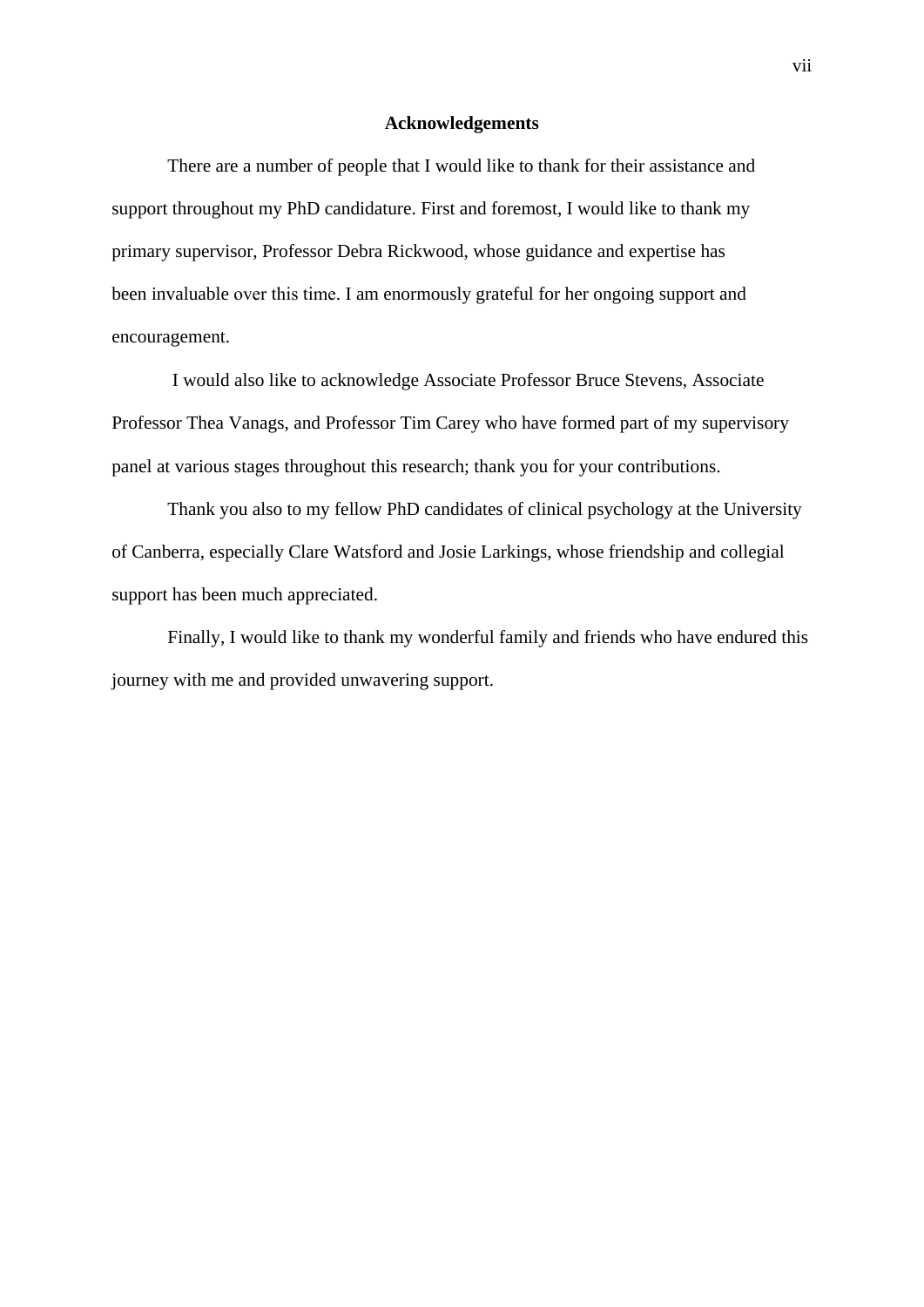| 1.1   |    |
|-------|----|
| 1.2   |    |
| 1.3   |    |
| 1.4   |    |
|       |    |
| 2.1   |    |
| 2.2   |    |
| 2.3   |    |
| 2.3.1 |    |
|       |    |
|       | .9 |
| 2.4   |    |
| 2.5   |    |
|       |    |
|       |    |
| 2.6   |    |
| 2.7   |    |

### **Table of Contents**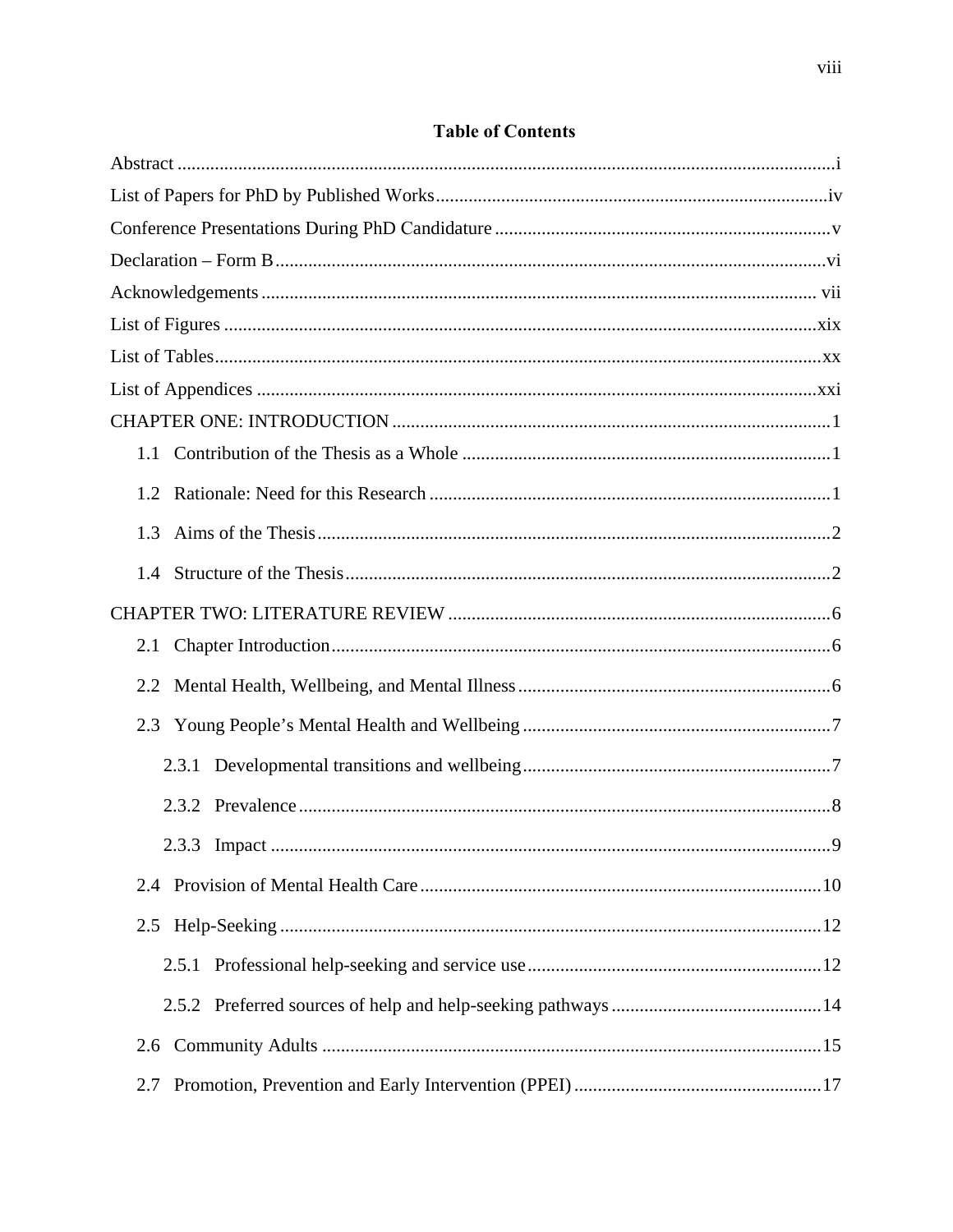| 3.1 |  |
|-----|--|
|     |  |
| 3.3 |  |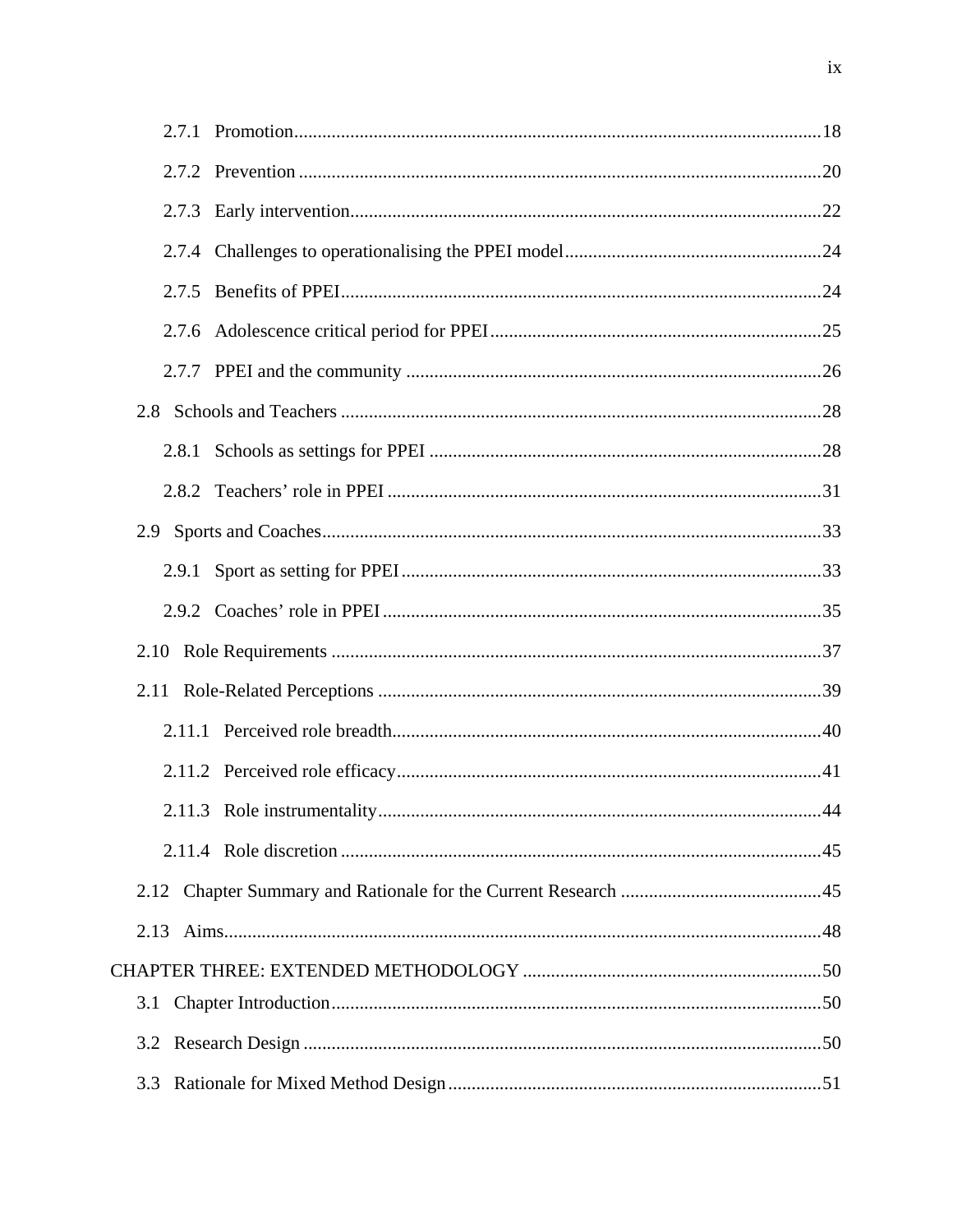| 3.5.5 |  |
|-------|--|
|       |  |
|       |  |
|       |  |
|       |  |
|       |  |
|       |  |
|       |  |
|       |  |
|       |  |
|       |  |
|       |  |
|       |  |
|       |  |
|       |  |
|       |  |
|       |  |
|       |  |
|       |  |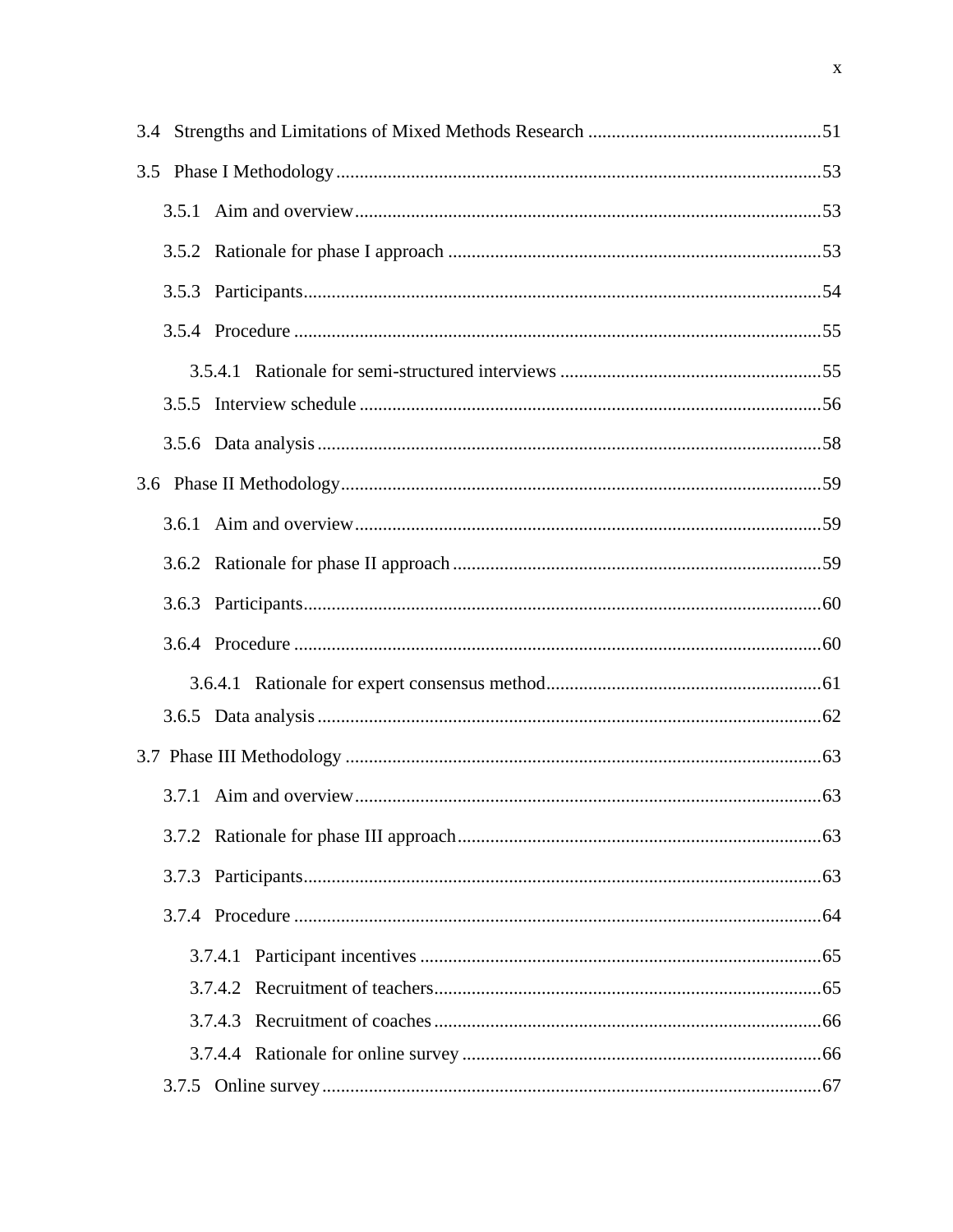| 3.8                                                                                        |  |
|--------------------------------------------------------------------------------------------|--|
|                                                                                            |  |
|                                                                                            |  |
| Paper one: Teachers and Sports Coaches Supporting Young People's Mental Health: Promotion, |  |
|                                                                                            |  |
|                                                                                            |  |
| 4.2                                                                                        |  |
|                                                                                            |  |
| 4.4                                                                                        |  |
|                                                                                            |  |
|                                                                                            |  |
|                                                                                            |  |
|                                                                                            |  |
|                                                                                            |  |
|                                                                                            |  |
|                                                                                            |  |
|                                                                                            |  |
|                                                                                            |  |
|                                                                                            |  |
|                                                                                            |  |
|                                                                                            |  |
|                                                                                            |  |
|                                                                                            |  |
|                                                                                            |  |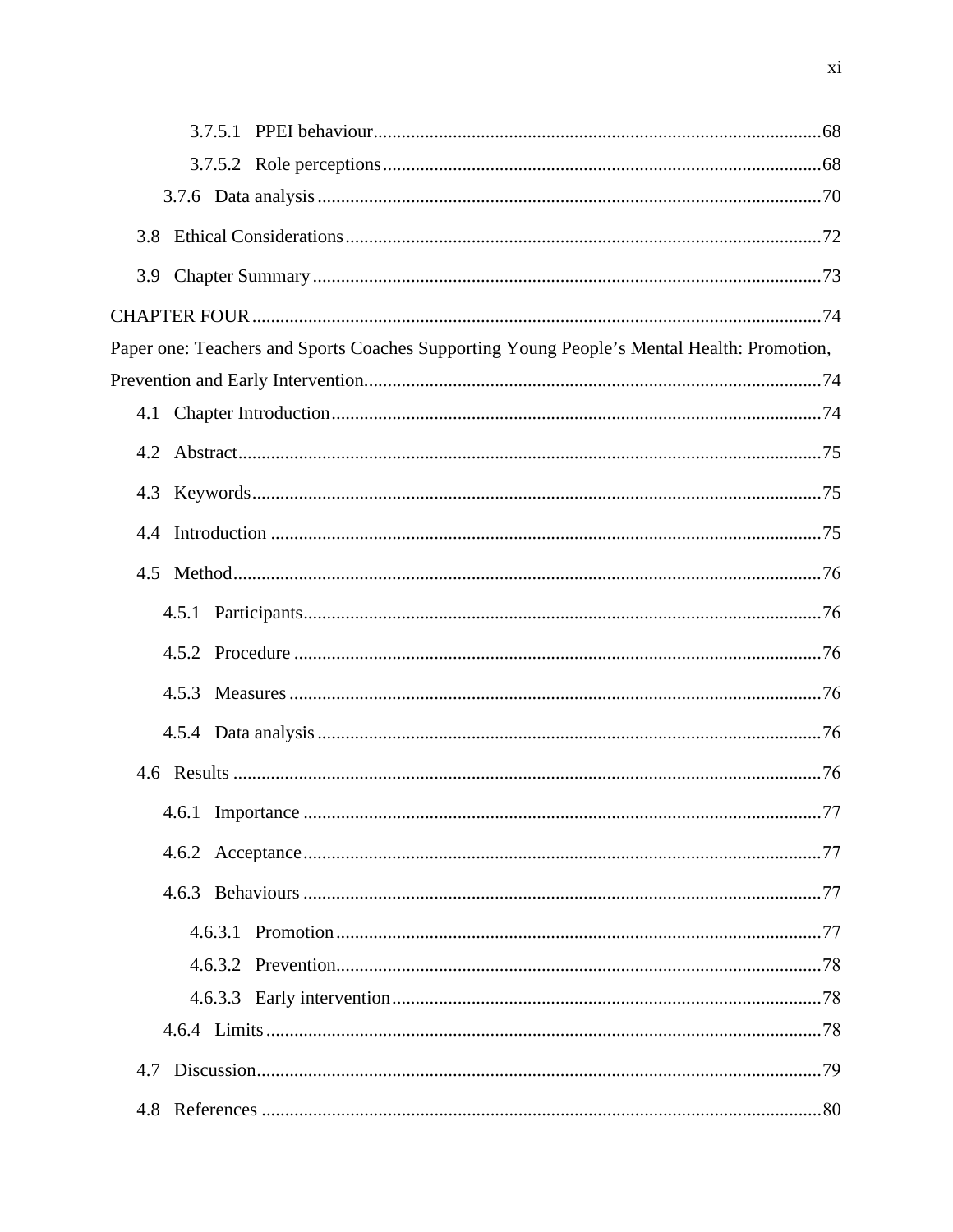| Paper two: Teachers' Role Breadth and Perceived Efficacy in Supporting Student Mental Health |  |
|----------------------------------------------------------------------------------------------|--|
|                                                                                              |  |
|                                                                                              |  |
|                                                                                              |  |
|                                                                                              |  |
|                                                                                              |  |
|                                                                                              |  |
|                                                                                              |  |
|                                                                                              |  |
|                                                                                              |  |
|                                                                                              |  |
| 5.5.2                                                                                        |  |
|                                                                                              |  |
|                                                                                              |  |
|                                                                                              |  |
|                                                                                              |  |
|                                                                                              |  |
|                                                                                              |  |
|                                                                                              |  |
|                                                                                              |  |
|                                                                                              |  |
|                                                                                              |  |
|                                                                                              |  |
| 5.7                                                                                          |  |
|                                                                                              |  |
|                                                                                              |  |
|                                                                                              |  |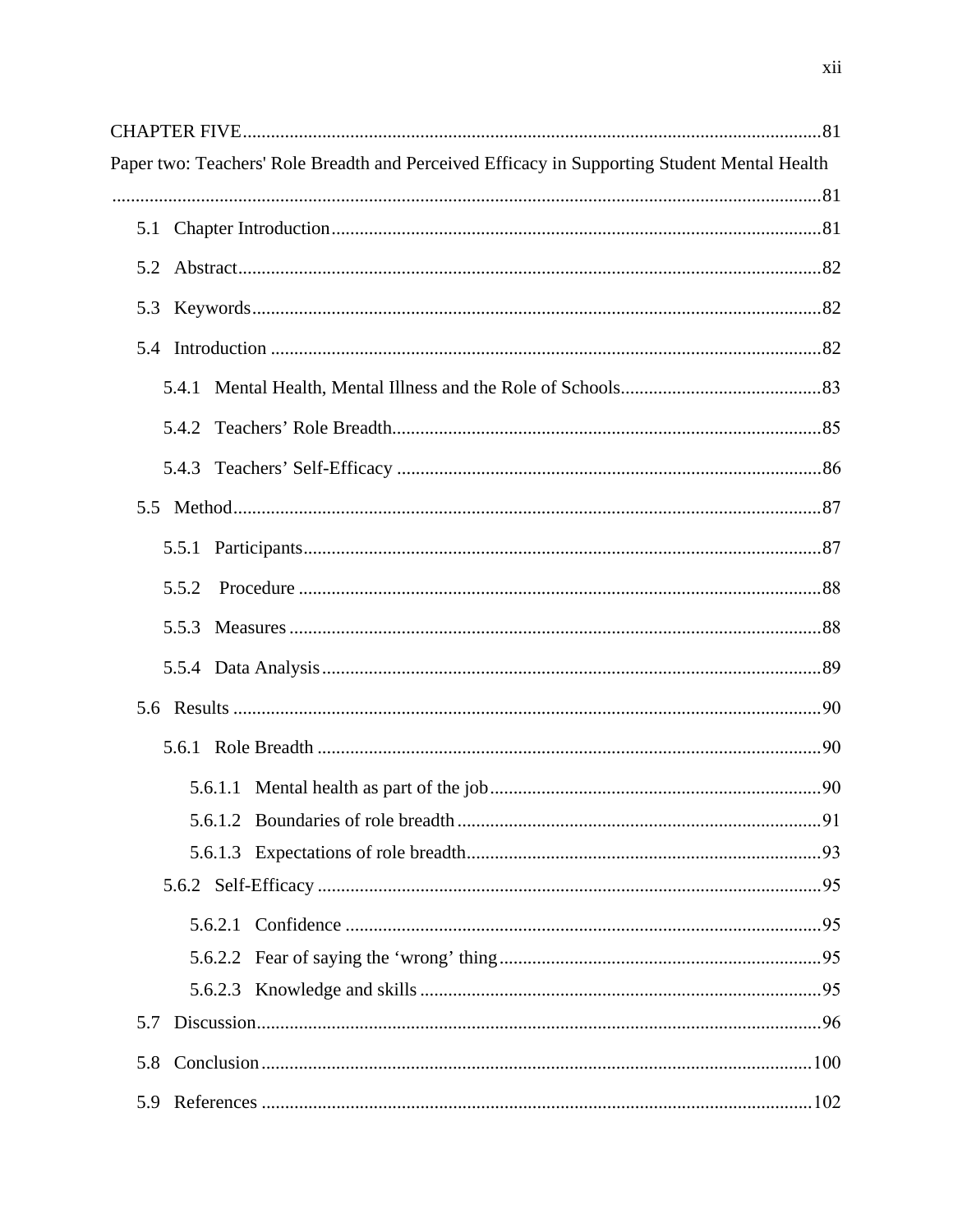| Paper three: Mental Health in Sport: Coaches' Views of Their Role and Efficacy in Supporting |  |
|----------------------------------------------------------------------------------------------|--|
|                                                                                              |  |
| 6.1                                                                                          |  |
|                                                                                              |  |
|                                                                                              |  |
| 6.4.1                                                                                        |  |
|                                                                                              |  |
| 6.4.3 Young people's relationship with community based adults 110                            |  |
|                                                                                              |  |
|                                                                                              |  |
|                                                                                              |  |
|                                                                                              |  |
|                                                                                              |  |
|                                                                                              |  |
|                                                                                              |  |
| 6.5.3                                                                                        |  |
|                                                                                              |  |
|                                                                                              |  |
| 6.6.1                                                                                        |  |
|                                                                                              |  |
|                                                                                              |  |
|                                                                                              |  |
|                                                                                              |  |
| 6.6.2.1.1                                                                                    |  |
|                                                                                              |  |
|                                                                                              |  |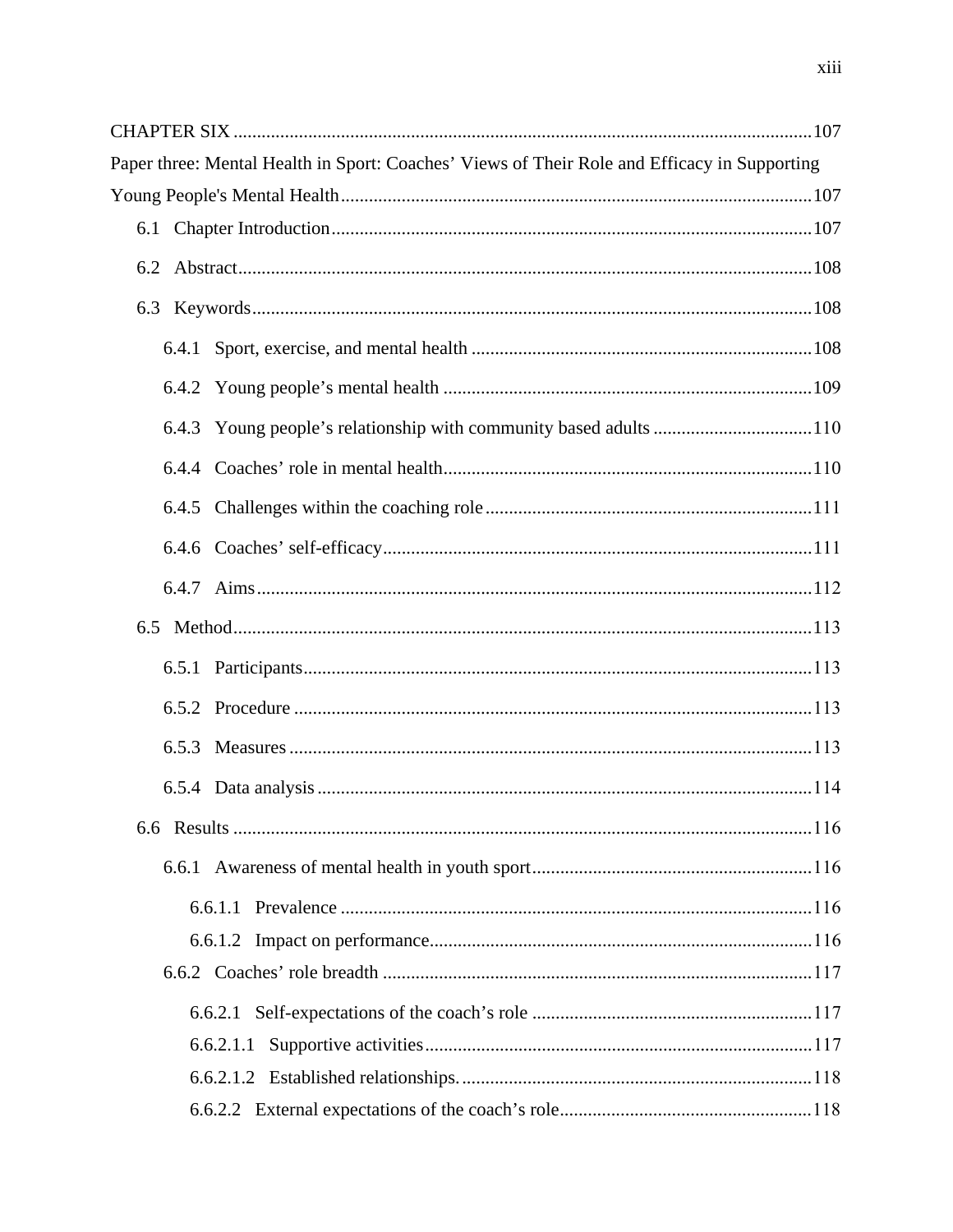| 6.7                                                                                        |  |
|--------------------------------------------------------------------------------------------|--|
| 6.8                                                                                        |  |
| 6.9                                                                                        |  |
|                                                                                            |  |
|                                                                                            |  |
| Paper four: Community-Based Roles Promoting Youth Mental Health: Comparing the Roles of    |  |
|                                                                                            |  |
| 7.1                                                                                        |  |
|                                                                                            |  |
|                                                                                            |  |
|                                                                                            |  |
|                                                                                            |  |
|                                                                                            |  |
|                                                                                            |  |
|                                                                                            |  |
|                                                                                            |  |
|                                                                                            |  |
|                                                                                            |  |
| 7.5 Phase I Method: Development of promotion, prevention and early intervention activities |  |
|                                                                                            |  |
|                                                                                            |  |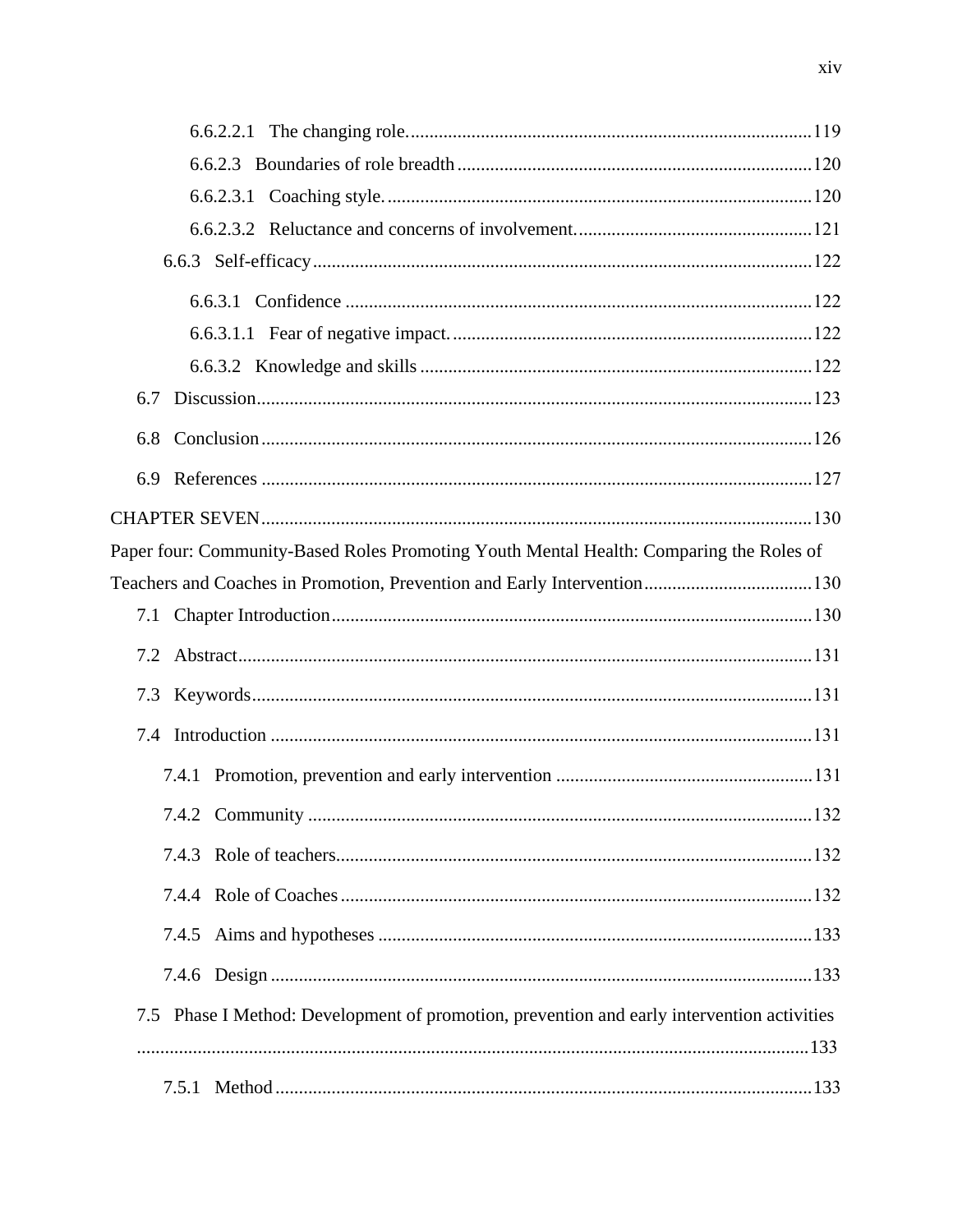| 7.6 Phase II: Relative involvement of teacher and coaches in promotion, prevention and   |  |
|------------------------------------------------------------------------------------------|--|
|                                                                                          |  |
|                                                                                          |  |
|                                                                                          |  |
|                                                                                          |  |
|                                                                                          |  |
|                                                                                          |  |
|                                                                                          |  |
|                                                                                          |  |
|                                                                                          |  |
|                                                                                          |  |
|                                                                                          |  |
|                                                                                          |  |
|                                                                                          |  |
| 7.9                                                                                      |  |
|                                                                                          |  |
|                                                                                          |  |
| Paper five: Teachers' and Coaches' Role Perceptions for Supporting Young People's Mental |  |
|                                                                                          |  |
| 8.1                                                                                      |  |
| 8.2                                                                                      |  |
|                                                                                          |  |
|                                                                                          |  |
|                                                                                          |  |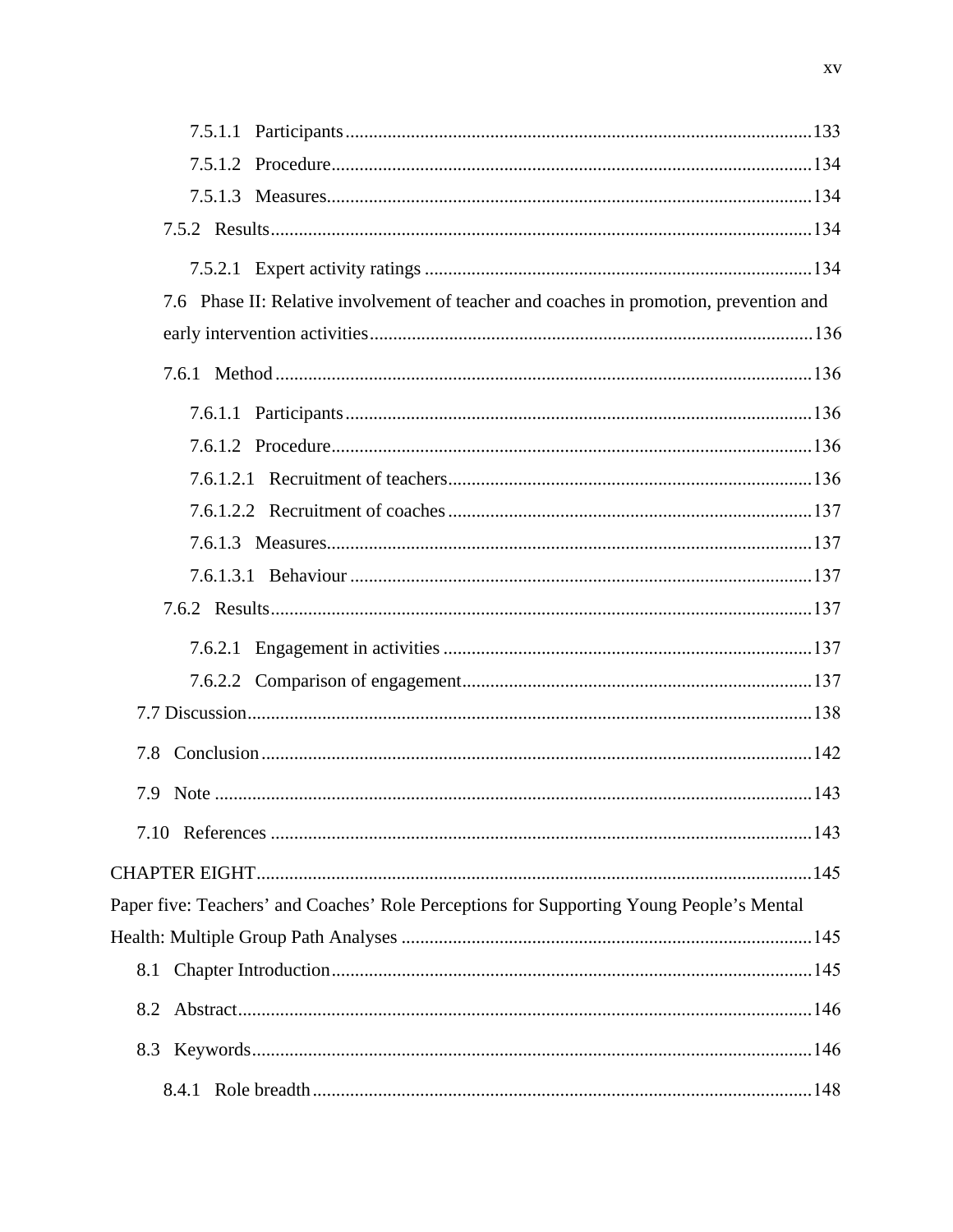| 8.6.2 Multiple Group Path Analysis 1: Predicting promotion behaviour 159         |  |
|----------------------------------------------------------------------------------|--|
|                                                                                  |  |
| 8.6.3 Multiple Group Path Analysis 2: Predicting prevention behaviour160         |  |
|                                                                                  |  |
| 8.6.4 Multiple Group Path Analysis 3: Predicting early intervention behaviour162 |  |
|                                                                                  |  |
|                                                                                  |  |
|                                                                                  |  |
| 8.8                                                                              |  |
| 8.9                                                                              |  |
|                                                                                  |  |
| 9.1                                                                              |  |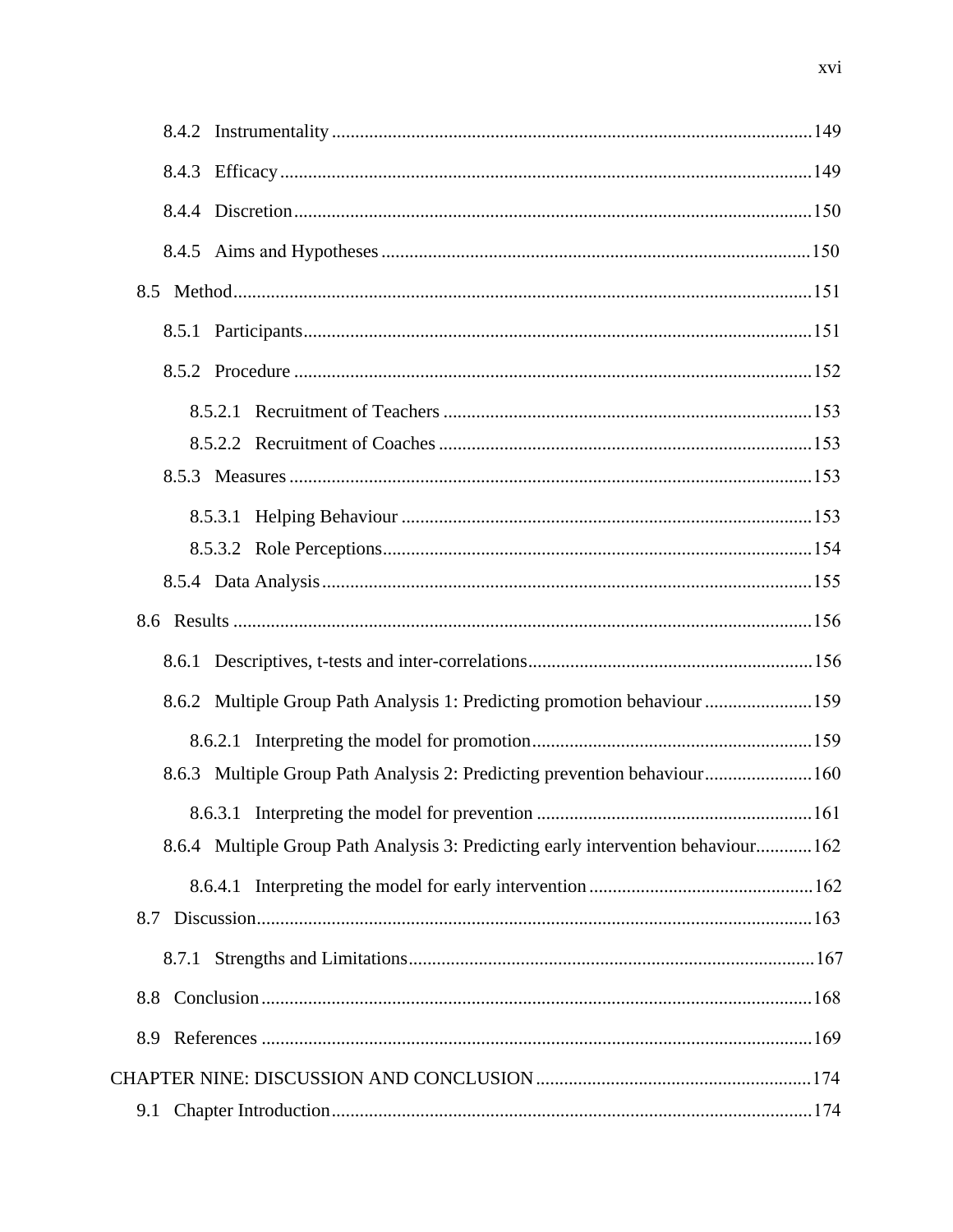| 9.2 |       |                                                                               |     |
|-----|-------|-------------------------------------------------------------------------------|-----|
|     |       |                                                                               |     |
|     |       |                                                                               |     |
|     |       |                                                                               |     |
|     |       |                                                                               |     |
|     |       |                                                                               |     |
|     |       |                                                                               |     |
|     |       | 9.3.6 Integrating mental health teaching and learning within the school 187   |     |
|     |       |                                                                               |     |
|     |       |                                                                               |     |
|     |       |                                                                               |     |
|     |       |                                                                               |     |
|     |       |                                                                               |     |
|     |       | 9.4.5 Need for training and systemic support for coaches in mental health 193 |     |
| 9.5 |       |                                                                               |     |
|     |       |                                                                               |     |
|     |       |                                                                               |     |
|     |       | 9.5.3 Training in mental health literacy                                      | 197 |
|     |       |                                                                               |     |
|     |       |                                                                               |     |
|     | 9.5.5 |                                                                               |     |
| 9.6 |       |                                                                               |     |
|     | 9.6.1 |                                                                               |     |
|     | 9.6.2 |                                                                               |     |
|     | 9.6.3 |                                                                               |     |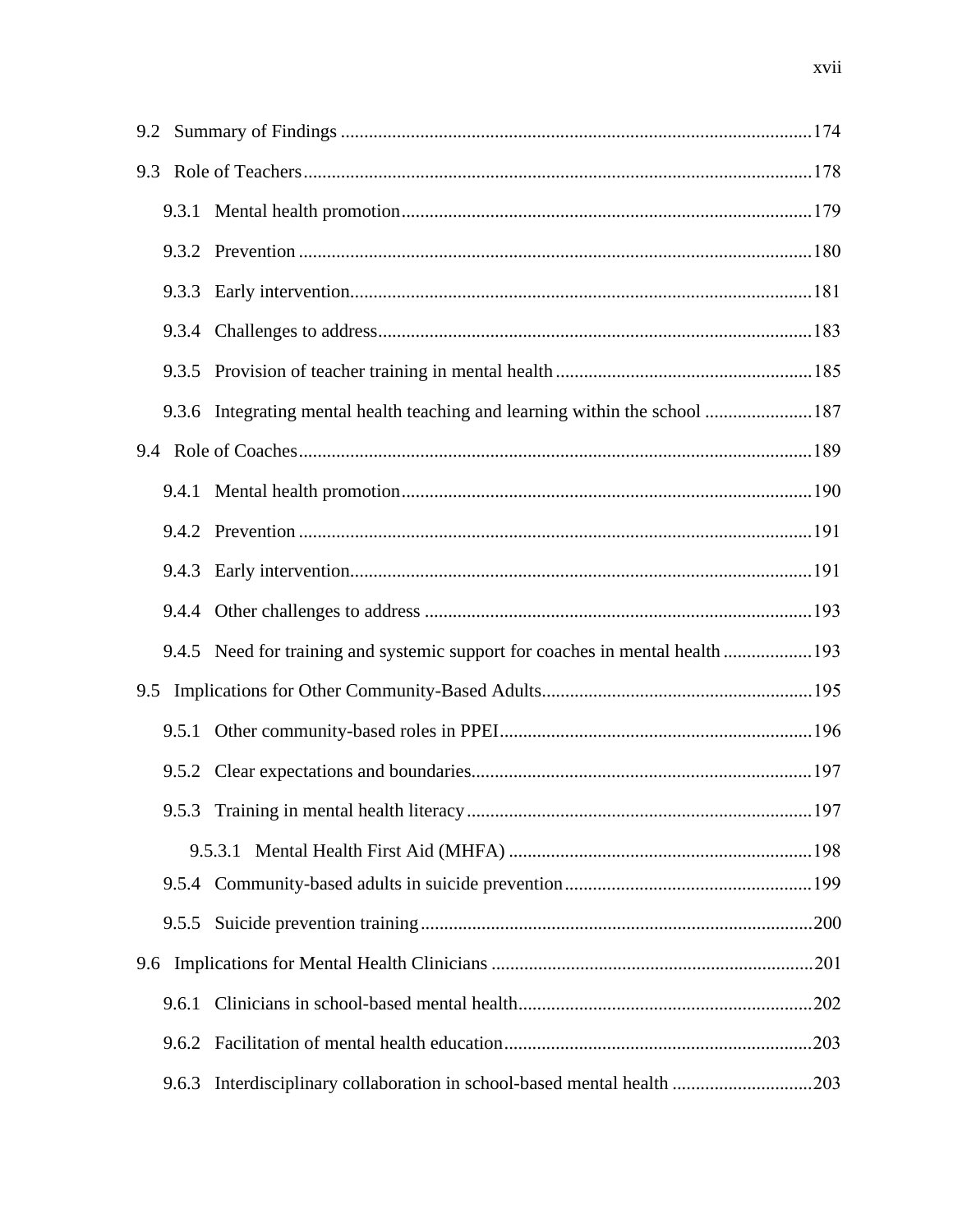| 9.7.2 Important roles in PPEI for adults outside the field of mental health207 |  |
|--------------------------------------------------------------------------------|--|
|                                                                                |  |
| 9.8                                                                            |  |
| 9.9                                                                            |  |
|                                                                                |  |
|                                                                                |  |
|                                                                                |  |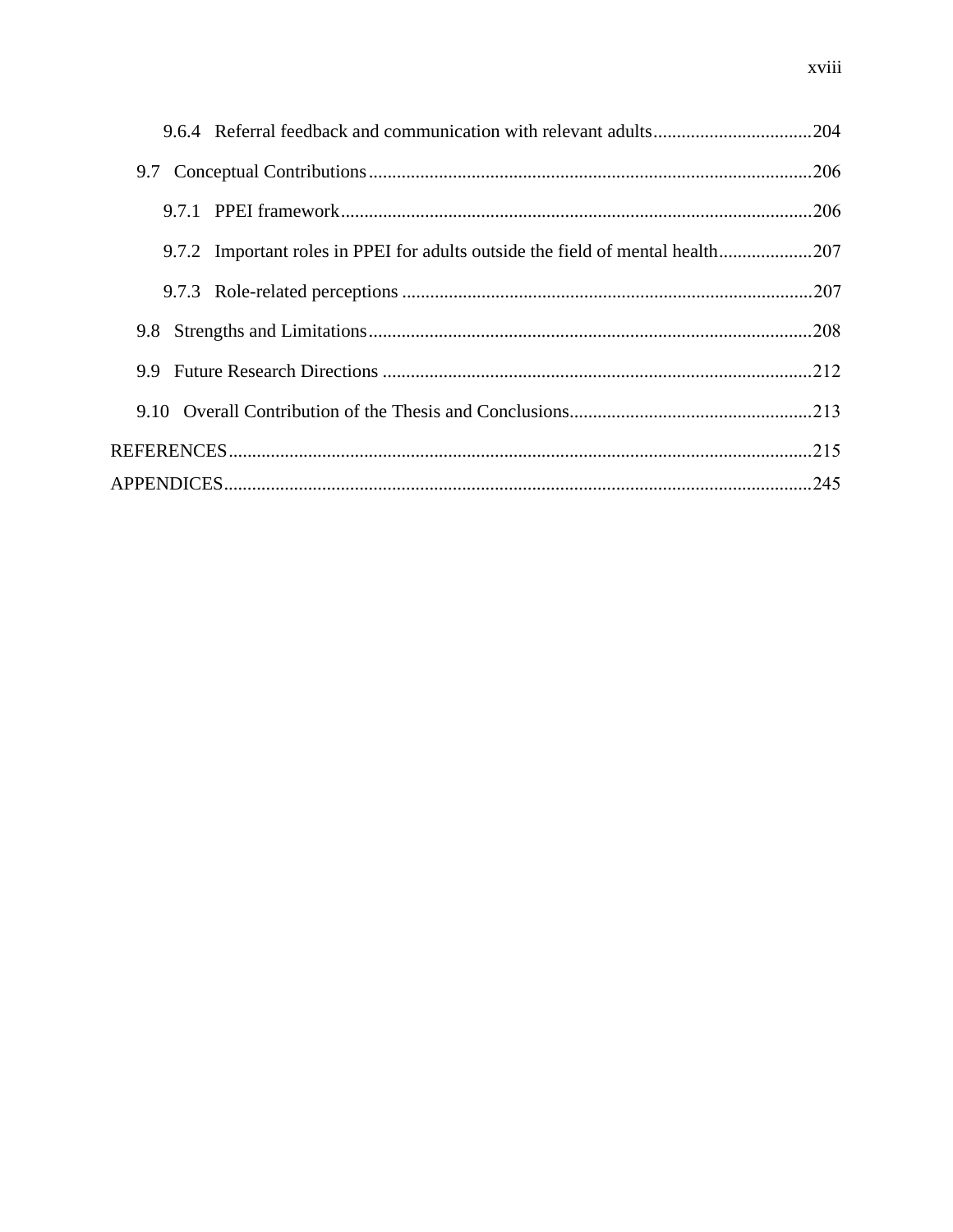# **List of Figures**

<span id="page-18-0"></span>

| Figure 7.1 Mean engagement in promotion, prevention and early Intervention behaviour   |  |
|----------------------------------------------------------------------------------------|--|
| Figure 8.1 Hypothesised model of role perceptions predicting promotion, prevention and |  |
|                                                                                        |  |
|                                                                                        |  |
|                                                                                        |  |
|                                                                                        |  |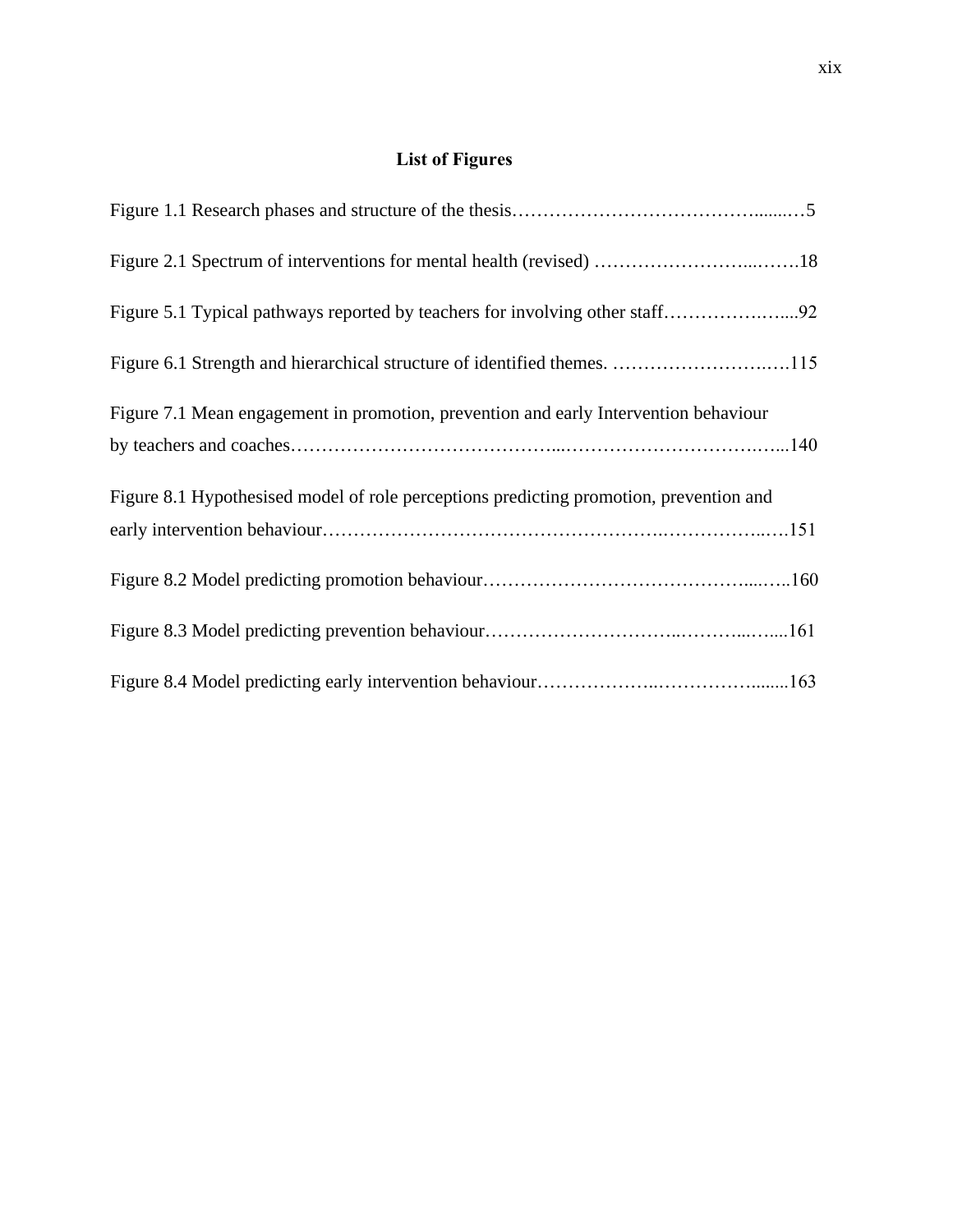### **List of Tables**

<span id="page-19-0"></span>

| Table 3.1 Reliability estimates of teachers' and coaches' PPEI behaviour and role        |
|------------------------------------------------------------------------------------------|
|                                                                                          |
| Table 3.2 Nested models and parameter constraints for multiple group path analyses       |
|                                                                                          |
| Table 7.1 Final 15 items and number of experts endorsing each activity for the behaviour |
|                                                                                          |
| Table 7.2 Item means of teachers' and coaches' engagement in promotion, prevention       |
|                                                                                          |
| Table 8.1 Reliability estimates and descriptive statistics of teachers' and coaches'     |
|                                                                                          |
|                                                                                          |